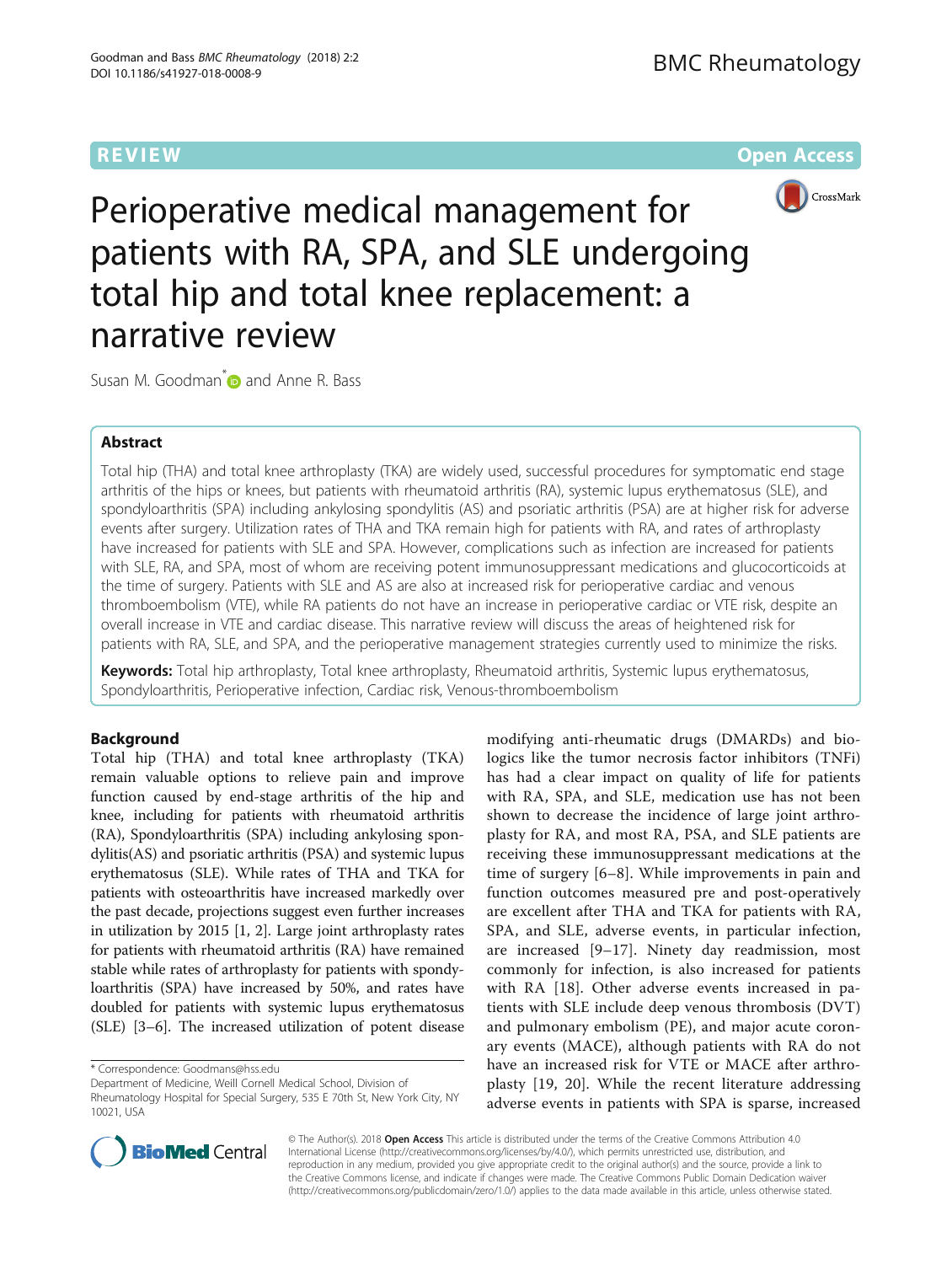inpatient complications including VTE and cardiac complications have been described using the Agency for Healthcare Research and Quality National Inpatient Sample, a large publically available inpatient database [[21](#page-5-0)], while older studies have demonstrated an increase in infection for patients with PSA undergoing arthroplasty, but have not been repeated since the use of prophylactic perioperative antibiotics became widespread [\[22](#page-5-0), [23\]](#page-5-0). For patients with RA, the RA specific experience of the surgeon or surgical team decreases the risk of adverse surgical events, but the volume-outcome relationship with SLE or SPA specific volume has not been described [[24](#page-5-0)]. This review will discuss the increased infectious, cardiac, and thromboembolic adverse events seen after THA and TKA in patients with RA, SPA, and SLE, and the perioperative medical evaluation and management options to decrease risk.

## Infection

Infection is the most common cause for prosthetic joint failure, and the overall risk of infection is increased in patients with RA, SPA, and SLE [\[11, 25](#page-5-0)–[29](#page-5-0)]. The age standardized rate of TKA infection was 1.26% for recipients with RA, compared to 0.84% for recipients with OA, with an adjusted Hazard Ratio (HR) of 1.47,  $P = 0.03$ , confirmed in a recent meta-analysis demonstrating a relative risk of 1.7 for patients with RA [\[11, 29\]](#page-5-0). For patients with SLE whose disease was severe enough to warrant hospitalization within 6 months of surgery, a large study based on Taiwan's National Health Insurance Research Database found the risk of septicaemia to be markedly increased after surgeries including orthopedic procedures (OR = 3.43, 95% CI 2.48 to 4.74) [\[14](#page-5-0)]. Immunosuppressant medications including biologics and DMARDs used to treat RA, SPA, and SLE are recognized to increase the risk of infection [\[30](#page-6-0)]. Nonetheless, the majority of patients with RA, SPA, and SLE are taking DMARDs, biologics, or other potent immunosuppressant medications at the time of surgery [[10, 16](#page-5-0), [31, 32\]](#page-6-0). Medication management, including decisions to continue or withhold medication, is inconsistent, even at high volume centers with experience in arthroplasty for patients with rheumatic diseases [\[33](#page-6-0)]. While the increased risk of infection has been attributed to therapy with immunosuppressant medications including DMARDs and biologics, an association with post-operative infection has never been demonstrated directly in randomized controlled trials performed at the time of surgery. The relationship of post-operative infection to anti-rheumatic medication use is unproven, although [\[32](#page-6-0)–[34](#page-6-0)] a meta-analysis has demonstrated an increased risk of infection associated with TNFi exposure around the time of surgery when data was pooled [[35\]](#page-6-0), a conclusion supported by additional observational studies [[15](#page-5-0), [34](#page-6-0)–[36\]](#page-6-0). However, a recent study that

used billing data to specify the timing of infliximab infusions in relation to surgery found no clear increase in risk of infection when infliximab was infused within 4 weeks of surgery compared to longer periods of drug withholding [\[34](#page-6-0)]. Disease activity and severity may contribute to the risk of peri-operative infection for RA, SPA, and SLE, and might confound the reported association with medication use [[14](#page-5-0), [37\]](#page-6-0). Use of glucocorticoids, however, has been consistently associated with an increased risk of infection in multiple settings- including surgery -at dosages above 15 mg./day, yet supraphysiologic doses of glucocorticoids ("stress dose steroids") are routinely administered on the day of surgery out of concern for hemodynamic instability [\[38, 39](#page-6-0)]. Synthetic DMARDs including methotrexate, leflunomide, and sulfasalazine have not been demonstrated to increase the risk of perioperative infection, in a randomized controlled trial of perioperative methotrexate use [\[40](#page-6-0)].

Using a consensus based process, after analysis of an extensive literature review, The American College of Rheumatology (ACR) and The American Association of Hip and Knee Surgeons (AAHKS) have collaborated on a recently published guideline for the peri-operative management of anti-rheumatic therapy for patients with rheumatic diseases including RA, SPA, and SLE undergoing THA and TKA [\[41\]](#page-6-0). The recommendations weighed the risk of infection versus the risk of disease flare when medications were withheld, and were informed by the input of a patient panel that placed far greater importance on the risk of infection, concurring with the panel of experts [\[42\]](#page-6-0). The collaborators recommend continuing DMARDs, withholding biologics, based on the dose interval, and withholding tofacitinib for 7 days prior to surgery. Any withheld medications can be re-started after 2 weeks, if there is no evidence of infection either at the surgical site, or elsewhere, and the wound demonstrates good healing. The panel recommends administering the usual daily dose of glucocorticoid (after careful taper when possible to <20 mg. prednisone) rather than supra-physiologic "stress dose steroids" on the day of THA or TKA, specifically for adults receiving glucocorticoids for treatment of their rheumatic condition, excluding patients with juvenile arthritis who may have received glucocorticoids during development or those patients receiving glucocorticoids for adrenal or pituitary insufficiency from this recommendation (Table [1](#page-2-0)) [[41\]](#page-6-0).

## Major acute cardiac events

Patients with SLE, SPA, and RA have significantly increased risk of cardiac disease compared to age and sex matched controls. In studies using carotid atherosclerosis as a surrogate for coronary artery disease, patients with RA and SLE had almost 3 times more carotid atherosclerosis (RA 44% versus 15%,  $p = .001$ ; SLE 37.1% vs. 15.2%,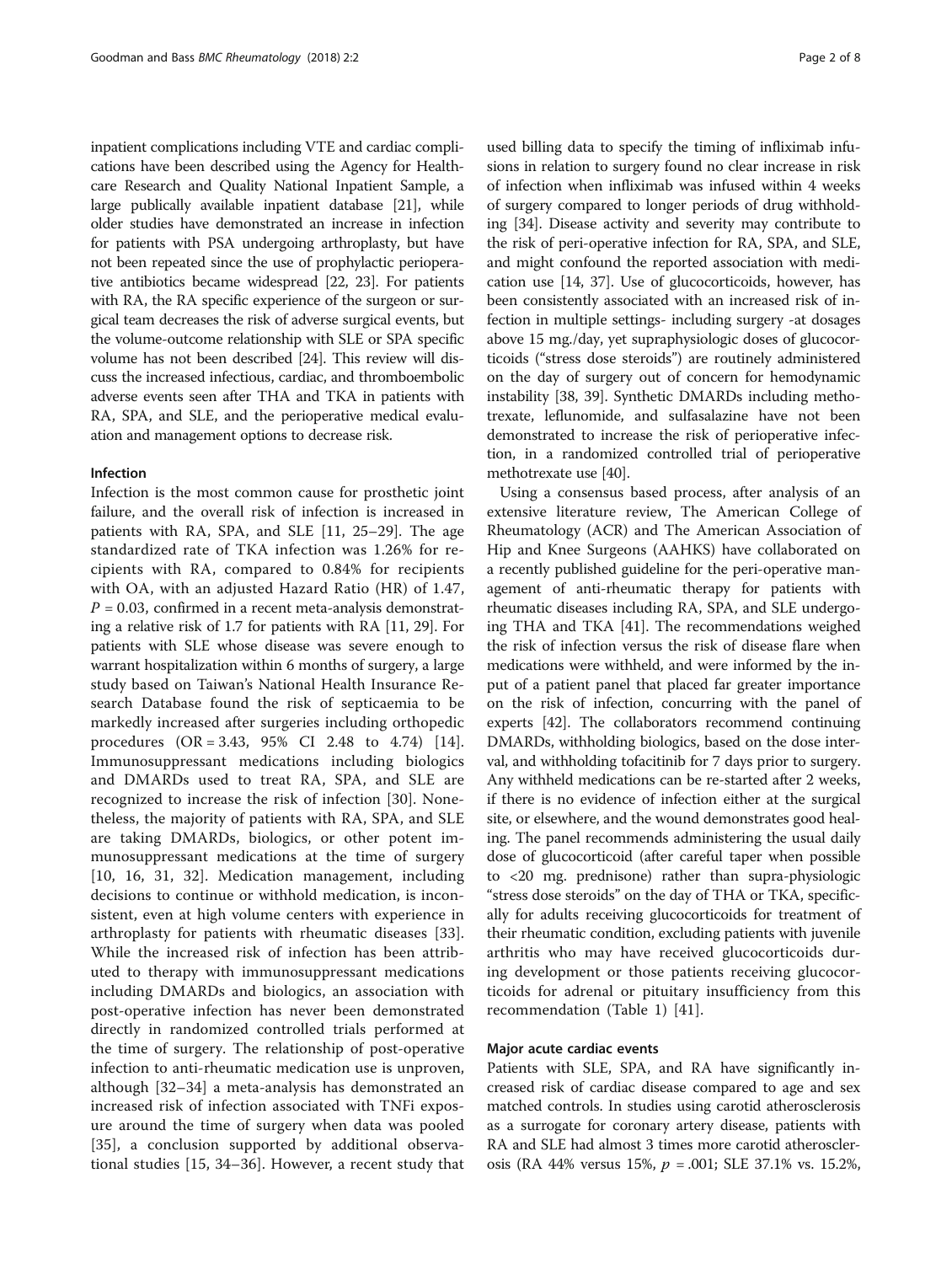## <span id="page-2-0"></span>Table 1 Medicatons included in this quideline<sup>a</sup>

| DMARDs: CONTINUE these medications through surgery.                                                                                                                                                                                                           | Dosing Interval                        | Continue/Withhold                                                 |
|---------------------------------------------------------------------------------------------------------------------------------------------------------------------------------------------------------------------------------------------------------------|----------------------------------------|-------------------------------------------------------------------|
| Methotrexate                                                                                                                                                                                                                                                  | Weekly                                 | Continue                                                          |
| Sulfasalazine                                                                                                                                                                                                                                                 | Once or twice daily                    | Continue                                                          |
| Hydroxychloroquine                                                                                                                                                                                                                                            | Once or twice daily                    | Continue                                                          |
| Leflunomide (Arava)                                                                                                                                                                                                                                           | Daily                                  | Continue                                                          |
| Doxycycline                                                                                                                                                                                                                                                   | Daily                                  | Continue                                                          |
| BIOLOGICS: STOP these medications prior to surgery and<br>schedule surgery at the end of the dosing cycle. RESUME<br>medications at minimum 14 days after surgery in the<br>absence wound healing problems, surgical site infection<br>or systemic infection. | Dosing Interval                        | Schedule Surgery (relative to last<br>biologic dose administered) |
| Adalimumab (Humira) 40 mg                                                                                                                                                                                                                                     | Every 2 weeks                          | Week 3                                                            |
| Etanercept (Enbrel) 50 mg or 25 mg                                                                                                                                                                                                                            | Weekly or twice weekly                 | Week 2                                                            |
| Golimumab (Simponi)50 mg                                                                                                                                                                                                                                      | Every 4 weeks (SQ)or                   | Week 5                                                            |
|                                                                                                                                                                                                                                                               | Every 8 weeks (IV)                     | Week 9                                                            |
| Infliximab (Remicade)3 mg/kg                                                                                                                                                                                                                                  | Every 4, 6, or 8 weeks                 | Week 5, 7, or 9                                                   |
| Abatacept (Orencia) weight-based 500 mg; IV 1000 mg; SQ                                                                                                                                                                                                       | Monthly (IV) or                        | Week 5                                                            |
| 125 mg                                                                                                                                                                                                                                                        | Weekly (SQ)                            | Week 2                                                            |
| Rituximab (Rituxan)1000 mg                                                                                                                                                                                                                                    | 2 doses 2 weeks apart every 4–6 months | Month 7                                                           |
| Tocilizumab (Actemra) IV 4 mg/kg;                                                                                                                                                                                                                             | Every week (SQ) or Every 4 weeks       | Week 3                                                            |
| SQ 162 mg                                                                                                                                                                                                                                                     | (IV)                                   | Week 5                                                            |
| Anakinra (Kineret) SQ 100 mg                                                                                                                                                                                                                                  | Daily                                  | Day 2                                                             |
| Secukinumab (Cosentyx) 150 mg                                                                                                                                                                                                                                 | Every 4 weeks                          | Week 5                                                            |
| Ustekinumab (Stela) 45 mg                                                                                                                                                                                                                                     | Every 12 weeks                         | Week 13                                                           |
| Belimumab (Benlysta) 10 mg/kg                                                                                                                                                                                                                                 | Every 4 weeks                          | Week 5                                                            |
| Tofacitinib (Xeljanz) 5 mg: STOP this medication 7 days prior to surgery.                                                                                                                                                                                     | Daily or twice daily                   | 7 days after last dose                                            |
| SEVERE SLE-SPECIFIC MEDICATIONS: CONTINUE these medications in<br>the perioperative period.                                                                                                                                                                   | Dosing Interval                        | Continue/Withhold                                                 |
| Mycophenolate                                                                                                                                                                                                                                                 | Twice daily                            | Continue                                                          |
| Azathioprine                                                                                                                                                                                                                                                  | Daily or twice daily                   | Continue                                                          |
| Cyclosporine                                                                                                                                                                                                                                                  | Twice daily                            | Continue                                                          |
| Tacrolimus                                                                                                                                                                                                                                                    | Twice daily (IV and PO)                | Continue                                                          |
| NOT-SEVERE SLE: DISCONTINUE these medications in the<br>perioperative period.                                                                                                                                                                                 | Dosing Interval                        | Continue/Withhold                                                 |
| Mycophenolate                                                                                                                                                                                                                                                 | Twice daily                            | Withhold                                                          |
| Azathioprine                                                                                                                                                                                                                                                  | Daily or twice daily                   | Withhold                                                          |
| Cyclosporine                                                                                                                                                                                                                                                  | Twice daily                            | Withhold                                                          |
| Tacrolimus                                                                                                                                                                                                                                                    | Twice daily (IV and PO)                | Continue                                                          |

Dosing intervals obtained from prescribing information provided online by pharmaceutical companies

a<br>2016 American College of Rheumatology/American Association of Hip and Knee Surgeons Guidelines for the Perioperative Management of Anti-rheumatic Medication in Patients with Rheumatic Diseases Undergoing Elective Total Hip or Total Knee Arthroplasty. Permission to reuse given by John Wiley and Sons on August 28, 2017, License Number 4177680712679

 $P < 0.001$ ), even after controlling for traditional cardiac risk factors [[43, 44](#page-6-0)]. For patients with RA, the risk of MI is similar to that seen in patients with diabetes [[19,](#page-5-0) [45](#page-6-0), [46](#page-6-0)]. While cardiac mortality is increased by 50% for patients with RA, they are less likely to report cardiac symptoms such as chest pain [[47](#page-6-0), [48](#page-6-0)]. Traditional risk factors such as hypertension and smoking

contribute to cardiac risk for patients with RA, and markers of sustained inflammation and disease severity are additional risk factors [\[49](#page-6-0)–[51](#page-6-0)]. For patients with SLE, mortality from cardiovascular disease has continued to increase, despite improvements in mortality previously seen for patients with active SLE. The risk of death and cardiac events has doubled, with increases seen even early in the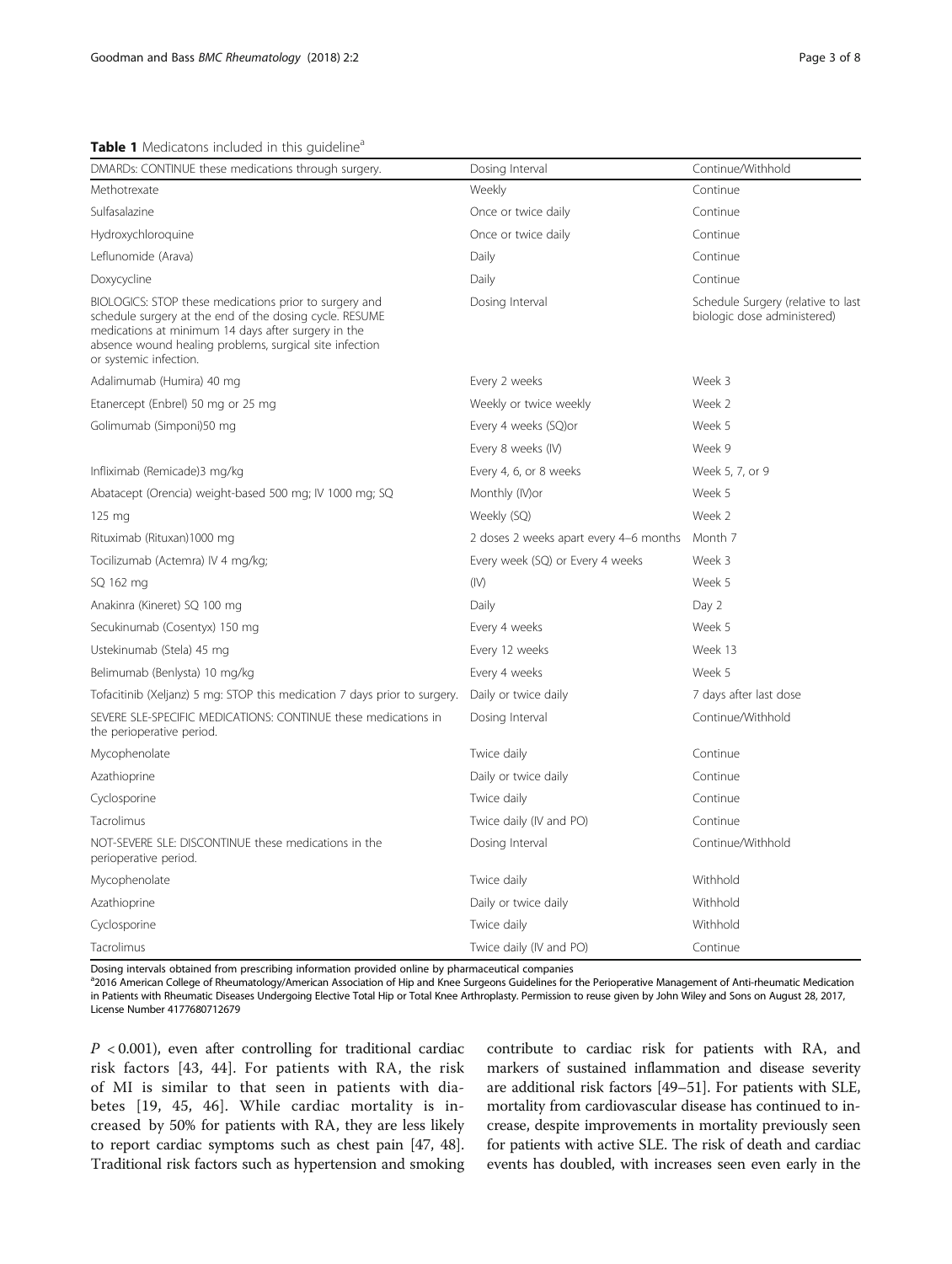disease [[52, 53](#page-6-0)]. Young women with SLE between the age of 35–44 are 50 times more likely to have an MI than age matched controls [\[54\]](#page-6-0). While the extreme increase in relative risk for cardiovascular events is dramatic in young patients with SLE, the absolute risk of cardiovascular events is higher in older women with SLE [\[55](#page-6-0)]. In a multicenter Spanish SLE register, 374 (10.9%) of patients had angina, an MI, stroke, or peripheral artery disease. In this cohort, traditional risk factors included smoking and hyperlipidemia, but hypocomplementemia was a risk factor as well, suggesting that for SLE, disease activity contributes to cardiovascular risk [[56](#page-6-0)]. Others have also found that traditional risk factors alone cannot explain the increased risk, and factors such as SLE disease activity and severity contribute to cardiovascular risk [[55](#page-6-0)–[58\]](#page-6-0).

Patients with SPA have a higher prevalence of CVD, and have a significant increase in traditional CVD risk factors including hypertension, hyperlipidemia as well as obesity [\[59](#page-6-0)–[61](#page-6-0)]. For patients with PSA, the risk of major cardiac events is increased for those not prescribed a DMARD (HR 1.24, 95% CI 1.03 to 1.49), suggesting that either disease severity or activity may also increase cardiac risk in PSA [\[62\]](#page-6-0).

Perioperative cardiovascular risk is increased in those with known cardiovascular disease. In a large orthopedic hospital, post-operative myocardial infarction (MI) occurred in 0.6% of 8000 inpatient orthopedic procedures, while the risk for those with known ischemic heart disease or risk factors for ischemic heart disease increased to 6.5% [[63\]](#page-6-0) suggesting that patients with RA, SPA, and SLE should be at higher risk, given the increase in the prevalence of cardiac disease for these patients and the similarity in risk profile for RA patients when compared to patients with diabetes [[45](#page-6-0), [54](#page-6-0), [57, 64, 65\]](#page-6-0) . However, when a large insurance data-base was queried and patients with RA were compared to patients with DM after surgery, there was a substantially lower rate of cardiac events (RA 0.34% vs. DM 1.07%;  $p < 0.001$ ) and death (RA 0.30% vs. DM 0.65%;  $p < 0.001$ ) for patients with RA after intermediate risk procedures including arthroplasty [[19\]](#page-5-0). In addition, there was no increase in in-hospital mortality for RA patients after arthroplasty when compared to controls [[66](#page-6-0)]. However, for patients with SLE, unlike in patients with RA, perioperative risk of cardiac events and death were significantly increased in the US Nationwide Inpatient Sample, with an OR of 4.0 (95% CI 1.9–8.0) for postoperative mortality with hip replacements and an OR of 1.2 (95% CI 0.2–7.5) for mortality with knee replacements [[20,](#page-5-0) [66\]](#page-6-0). Increased in-hospital mortality for patients with SLE has been confirmed using discharge data from seven states, comprising 8 million discharges, with a higher risk of in-hospital mortality(OR (99% CI) of 1.27 (1.11, 1.47);  $P < .001$ ), although no increase in in-hospital cardiac events were

reported [[67](#page-6-0)]. Similarly, 30 day post-operative mortality risk is increased in patients with SLE in a report using the Taiwan national insurance database ( $OR = 2.39$ ,  $95\%$ CI 1.28 to 4.45) [[14\]](#page-5-0). For patients with AS, the risk of in-patient cardiac events after THA was significantly higher than in controls [\[21\]](#page-5-0).

The American Heart Association and American College of Cardiology (AHA/ACC) have formulated guidelines for assessing cardiac risk in preparation for surgery, based on a combination of functional capacity and risk factors including the presence of CAD (angina and/or prior MI), heart failure, stroke or transient ischemic attack, renal insufficiency (serum creatinine [2 mg/dl or creatinine clearance \60 ml/min/1.73 m2), and diabetes requiring insulin therapy [\[68\]](#page-6-0). Using this guideline in patients with RA, SPA, and SLE is complicated by the poor functional capacity of many patients prior to THA and TKA, when poor functional capacity is defined as the inability to achieve at least 4 Metabolic Equivalents (METS), achieved by light shoveling, dancing, or gardening, defining "light" as when the activity results in "only minimal perspiration and only a slight increase in breathing above normal" [[69](#page-7-0)]. Moreover, patients with RA with cardiovascular disease may not have symptoms [[48](#page-6-0), [70, 71](#page-7-0)]. Using the classic Framingham risk equation (based on age, sex, total cholesterol level, high density lipoprotein cholesterol level, smoking history, and systolic blood pressure), patients with RA, SPA, and SLE may fall into a low risk category, leading some to add the presence of a systemic inflammatory disease such as RA, SPA, and SLE to the list of traditional cardiovascular risk factors, or to add a multiplication factor of 1.4 to the calculation of cardiac risk, recognizing that the current risk assessment tools are unreliable and underestimate cardiac risk in patients with RA, SPA, and SLE [\[51,](#page-6-0) [72](#page-7-0)–[76](#page-7-0)]. Major orthopedic surgery is categorized as an intermediate risk procedure in the ACA/AHA guideline, and carries a 1–5% risk of MI or cardiovascular death [\[68](#page-6-0)]. While none of these formulations are entirely satisfactory for estimating perioperative risk in patients with inflammatory diseases, a pragmatic approach has been to include RA, SPA, and SLE as risk factors in the ACA/AHA algorithm; patients with 2 risk factors, one of which could be RA, SPA, and SLE, and poor functional capacity (< 4 METS), would undergo testing for evidence of cardiac ischemia prior to elective intermediate risk surgery.

## Venous Thromboembolism

Patients with rheumatic diseases have more than double the risk of VTE compared to the general population, particularly when their disease is active [[77](#page-7-0)–[81](#page-7-0)]. This is not surprising given the association between inflammation and thrombosis [\[82](#page-7-0)]. Although RA patients have double the risk of VTE over all [\[83](#page-7-0)–[85\]](#page-7-0), RA patients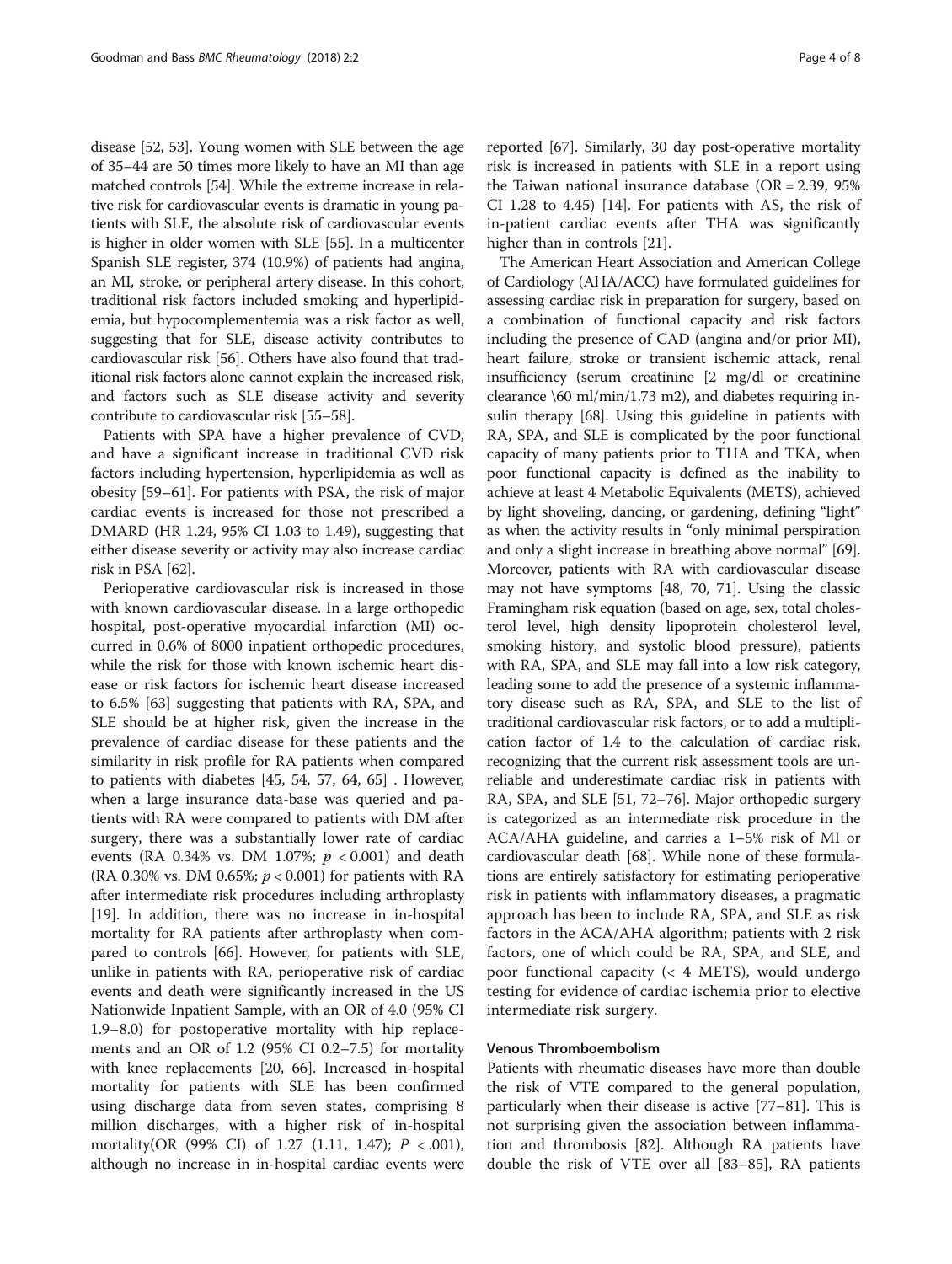undergoing arthroplasty are not at increased VTE risk [[11,](#page-5-0) [32,](#page-6-0) [85, 86\]](#page-7-0). For example, in a study of close to a billion hospitalized patients, RA and non-RA patients admitted for surgery on their joints had the same risk of postoperative VTE (0.67%) [[85\]](#page-7-0). In contrast, the RA patients admitted for other reasons had double the risk of VTE compared to their non-RA peers (2.3% vs. 1.15%) [[85\]](#page-7-0). Risk factors for postoperative VTE in RA patients in this study were similar to those in other patients and included advanced age, female gender, and African–American race. It is possible that good disease control in RA patients undergoing arthroplasty explains their relatively low VTE risk. In contrast, a recent retrospective study of patients undergoing spine surgery demonstrated a significantly higher risk of VTE in RA patients than non-RA patients [[87](#page-7-0)]. Although this finding requires validation, it could also reflect the more urgent nature of spine surgery, which may not permit RA disease optimization.

Patients with SPA are at higher risk of VTE than the general population [[79\]](#page-7-0). As with RA patients, however, the risk of VTE after arthroplasty does not appear to be higher in these patients. For example, in a study that looked at complication rates after TKA, there was a higher rate of DVT, but no difference in the rate of PE (or total VTE) in 4575 ankylosing spondylitis patients, and no difference in DVT or PE rates in the 7918 psoriatic arthritis compared to 1,751,938 OA controls [[88](#page-7-0)].

Patients with SLE are also at higher risk for VTE [[79](#page-7-0)–[81, 89, 90\]](#page-7-0). Among lupus patients, VTE risk factors include smoking, obesity, hemolytic anemia and anti-phospholipid antibodies, while Asian race is protective [[89, 90](#page-7-0)]. Lupus patients who have received inpatient care for their lupus in the 6 months prior to surgery are five times more likely to experience postoperative PE [\[14](#page-5-0)] reinforcing the concept that it is disease activity that increases thrombotic risk. Lupus patients are also more likely than other individuals to have antiphospholipid antibodies, a well-established risk factor for VTE [\[89, 91](#page-7-0)]. Among patients with antiphospholipid antibodies, those with a lupus anticoagulant (LAC) or triple positivity (LAC plus high titer anti-cardiolipin and anti-beta 2 glycoprotein 1 antibodies) are at highest VTE risk [\[92](#page-7-0)–[94](#page-7-0)].

Current recommendations for postoperative VTE prophylaxis in patients with the antiphospholipid antibody syndrome (APS) are to minimize the time off anticoagulation, bridge with low molecular weight heparin, and resume warfarin the night of surgery [[95, 96](#page-7-0)]. Although a recent prospective trial demonstrated less thrombin generation in APS patients given rivaroxaban compared to warfarin [[97\]](#page-7-0), there are no studies demonstrating the safety and/or efficacy of direct oral anticoagulants in preventing thrombotic events in APS. In patients with APS, surgery can sometimes act as a trigger for catastrophic antiphospholipid syndrome (CAPS). Patients with CAPS should be managed with parenteral anticoagulation and may require additional treatment with corticosteroids, IVIG and/or rituximab [\[98\]](#page-7-0) .

It should also be remembered that, in addition to assessing the activity of their rheumatic disease, patients with RA, SPA and SLE should also be assessed for traditional VTE risk factors prior to surgery (Table 2).

Recommended prophylactic anticoagulation for (non-APS) rheumatic disease patients whose disease is quiet is the same as for non-rheumatic disease patients. Patients with active rheumatic disease should, preferably, have their disease controlled prior to undergoing elective orthopedic surgery. Patients with active rheumatic disease who must undergo urgent surgical procedures should be considered at higher than average VTE risk; prophylaxis will depend on their particular procedure.

## Conclusion

In summary, while patients with RA, SPA, and SLE continue to utilize THA and TKA, they are at higher risk for complications. Risk of infection is higher in patients with RA, SPA, and SLE, and may be decreased via perioperative medication management strategies that include withholding all biologics prior to surgery, although traditional DMARDs do not appear to increase risk of infection. Perioperative cardiac risk stratification is improved with the recognition that patients with RA, SPA, and SLE are at higher risk of

Table 2 Risk factors for venous thromboembolism in rheumatic disease patients undergoing surgery

| Patient-specific risk factors       |
|-------------------------------------|
| Active rheumatic disease            |
| History of VTE <sup>a</sup>         |
| Active cancer                       |
| Estrogen                            |
| Active cancer                       |
| Smoking                             |
| Advanced age                        |
| Black race (Asian race protective)  |
| Obesity                             |
| Non-O ABO blood group               |
| Thrombophilia                       |
| Surgery-specific risk factors       |
| Orthopedic surgery > other surgery  |
| Hip fracture                        |
| Bilateral arthroplasty              |
| Revision arthroplasty               |
| General > Axial/regional anesthesia |

a VTE = venous thromboembolism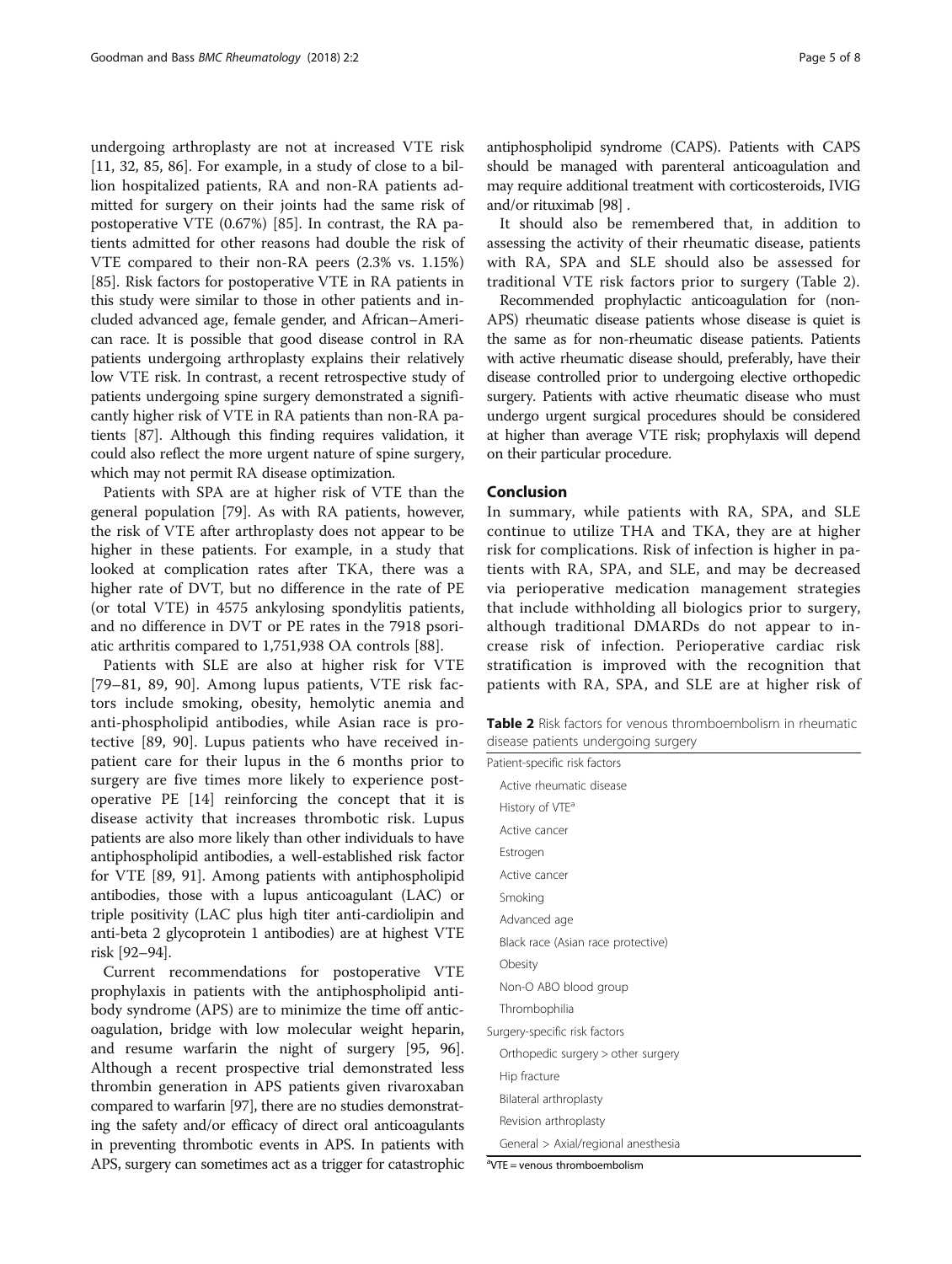<span id="page-5-0"></span>cardiac disease than age matched controls. While patients with SLE are at higher risk of VTE after surgery, VTE risk for patients with RA and SPA is no higher than for others undergoing THA and TKA. Improved outcomes may be achieved with attention to preoperative optimization to minimize perioperative risks.

## Acknowledgements

Not applicable

### Funding

There are no funding sources associated with this article.

## Availability of data and materials

Not applicable

## Authors' contributions

SMG and ARB performed the literature search, wrote and revised the manuscript, and gave final approval of the version to be published.

## Ethics approval and consent to participate

Not applicable

#### Consent for publication

Not applicable

#### Competing interests

SMG is a member of the Editorial Board of BMC Rheumatology. ARB declares that she has no competing interest.

## Publisher's Note

Springer Nature remains neutral with regard to jurisdictional claims in published maps and institutional affiliations.

## Received: 11 September 2017 Accepted: 3 January 2018 Published online: 30 January 2018

## References

- 1. Inacio MCS, Paxton EW, Graves SE, Namba RS, Nemes S. Projected increase in total knee arthroplasty in the United States - an alternative projection model. Osteoarthritis Cartilage. 2017; Nov;25(11):1797–803.
- 2. Kurtz S, Ong K, Lau E, Mowat F, Halpern M. Projections of primary and revision hip and knee arthroplasty in the United States from 2005 to 2030. J Bone Joint Surg Am. 2007; Apr;89(4):780–5.
- 3. Mertelsmann-Voss C, Lyman S, Pan TJ, Goodman S, Figgie MP, Mandl LA. Arthroplasty rates are increased among US patients with systemic lupus erythematosus: 1991-2005. J Rheumatol. 2014; May;41(5):867–74.
- 4. Mertelsmann-Voss C, Lyman S, Pan TJ, Goodman SM, Figgie MP, Mandl LA. US trends in rates of arthroplasty for inflammatory arthritis including rheumatoid arthritis, juvenile idiopathic arthritis, and spondyloarthritis. Arthritis Rheumatol. 2014; Jun;66(6):1432–9.
- 5. Sokka T, Kautiainen H, Hannonen P. Stable occurrence of knee and hip total joint replacement in Central Finland between 1986 and 2003: an indication of improved long-term outcomes of rheumatoid arthritis. Ann Rheum Dis. 2007; Mar;66(3):341–4.
- 6. Nikiphorou E, Carpenter L, Morris S, Macgregor AJ, Dixey J, Kiely P, et al. Hand and foot surgery rates in rheumatoid arthritis have declined from 1986 to 2011, but large-joint replacement rates remain unchanged: results from two UK inception cohorts. Arthritis Rheumatol. 2014; May;66(5):1081–9.
- 7. Aaltonen KJ, Virkki LM, Jamsen E, Sokka T, Konttinen YT, Peltomaa R, et al. Do biologic drugs affect the need for and outcome of joint replacements in patients with rheumatoid arthritis? A register-based study. Semin Arthritis Rheum. 2013; Aug;43(1):55–62.
- Strand V, Sharp V, Koenig AS, Park G, Shi Y, Wang B, et al. Comparison of health-related quality of life in rheumatoid arthritis, psoriatic arthritis and psoriasis and effects of etanercept treatment. Ann Rheum Dis. 2012; Jul; 71(7):1143–50.
- 9. Shah UH, Mandl LA, Mertelsmann-Voss C, Lee YY, Alexiades MM, Figgie MP, et al. Systemic lupus erythematosus is not a risk factor for poor outcomes after total hip and total knee arthroplasty. Lupus. 2015; Jan 16;24(9):900–8.
- 10. Goodman SM, Johnson B, Zhang M, Huang WT, Zhu R, Figgie M, et al. Patients with Rheumatoid Arthritis have Similar Excellent Outcomes after Total Knee Replacement Compared with Patients with Osteoarthritis. J Rheumatol. 2016; Jan;43(1):46–53.
- 11. Ravi B, Croxford R, Hollands S, Paterson JM, Bogoch E, Kreder H, et al. Increased risk of complications following total joint arthroplasty in patients with rheumatoid arthritis. Arthritis Rheumatol. 2014; Feb;66(2):254–63.
- 12. Ravi B, Croxford R, Hollands S, Paterson MJ, Bogoch E, Kreder H, et al. Patients with rheumatoid arthritis are at increased risk for complications following total joint arthroplasty. Arthritis Rheum. 2013; Nov 19;66(2):254–63.
- 13. Singh JA, Inacio MC, Namba RS, Paxton EW. Rheumatoid arthritis is associated with higher 90-day hospital readmission rates compared to osteoarthritis after hip or knee arthroplasty: A cohort study. Arthritis Care Res (Hoboken). 2014; Oct 9;67(5):718–24.
- 14. Lin JA, Liao CC, Lee YJ, Wu CH, Huang WQ, Chen TL. Adverse outcomes after major surgery in patients with systemic lupus erythematosus: a nationwide population-based study. Ann Rheum Dis. 2014; Sep;73(9):1646–51.
- 15. Salt E, Wiggins AT, Rayens MK, Morris BJ, Mannino D, Hoellein A, et al. Moderating effects of immunosuppressive medications and risk factors for post-operative joint infection following total joint arthroplasty in patients with rheumatoid arthritis or osteoarthritis. Semin Arthritis Rheum. 2017; Feb; 46(4):423–9.
- 16. Mandl LA, Zhu R, Huang WT, Zhang M, Alexiades MM, Figgie MP, et al. Short Term Total Hip Arthroplasty Outcomes in Patients with Psoriatic Arthritis, Psoriasis Skin Disease, and Osteoarthritis. Arthritis Rheumatol. 2015; Sep 11;68(2):410–7.
- 17. Goodman SM, Zhu R, Figgie MP, Huang WT, Mandl LA. Short-term total hip replacement outcomes in ankylosing spondylitis. J Clin Rheumatol. 2014; Oct;20(7):363–8.
- 18. Singh JA, Inacio MC, Namba RS, Paxton EW. Rheumatoid Arthritis is Associated With Higher Ninety-Day Hospital Readmission Rates Compared to Osteoarthritis After Hip or Knee Arthroplasty: A Cohort Study. Arthritis Care Res (Hoboken). 2015; May;67(5):718–24.
- 19. Yazdanyar A, Wasko MC, Kraemer KL, Ward MM. Perioperative all-cause mortality and cardiovascular events in patients with rheumatoid arthritis: Comparison with unaffected controls and persons with diabetes mellitus. Arthritis Rheum. 2012; Aug;64(8):2429–37.
- 20. Yazdanyar A, Wasko MC, Scalzi LV, Kraemer KL, Ward MM. Short-term perioperative all-cause mortality and cardiovascular events in women with systemic lupus erythematosus. Arthritis Care Res (Hoboken). 2012; Dec 4;65(6):986–91.
- 21. Schnaser EA, Browne JA, Padgett DE, Figgie MP, D'Apuzzo MR. Perioperative Complications in Patients With Inflammatory Arthropathy Undergoing Total Hip Arthroplasty. J Arthroplasty. 2016; Oct;31(10):2286–90.
- 22. Stern SH, Insall JN, Windsor RE, Inglis AE, Dines DM. Total knee arthroplasty in patients with psoriasis. Clin Orthop Relat Res. 1989;248(248):108–10. discussion 111
- 23. Menon TJ, Wroblewski BM. Charnley low-friction arthroplasty in patients with psoriasis. Clin Orthop Relat Res. 1983; Jun;176(176):127–8.
- 24. Ravi B, Croxford R, Austin PC, Hollands S, Paterson JM, Bogoch E, et al. Increased surgeon experience with rheumatoid arthritis reduces the risk of complications following total joint arthroplasty. Arthritis Rheumatol. 2014; Mar;66(3):488–96.
- 25. Mortazavi SM, Molligan J, Austin MS, Purtill JJ, Hozack WJ, Parvizi J. Failure following revision total knee arthroplasty: infection is the major cause. Int Orthop. 2011; Aug;35(8):1157–64.
- 26. Le DH, Goodman SB, Maloney WJ, Huddleston JI. Current modes of failure in TKA: infection, instability, and stiffness predominate. Clin Orthop Relat Res. 2014; Jul;472(7):2197–200.
- 27. Thiele K, Perka C, Matziolis G, Mayr HO, Sostheim M, Hube R. Current failure mechanisms after knee arthroplasty have changed: polyethylene wear is less common in revision surgery. J Bone Joint Surg Am. 2015; May 6;97(9):715–20.
- 28. Jamsen E, Huhtala H, Puolakka T, Moilanen T. Risk factors for infection after knee arthroplasty. A register-based analysis of 43,149 cases. J Bone Joint Surg Am. 2009; Jan;91(1):38–47.
- 29. Kunutsor SK, Whitehouse MR, Blom AW, Beswick AD, INFORM Team. Patient-Related Risk Factors for Periprosthetic Joint Infection after Total Joint Arthroplasty: A Systematic Review and Meta-Analysis. PLoS One. 2016; Mar 3;11(3):e0150866.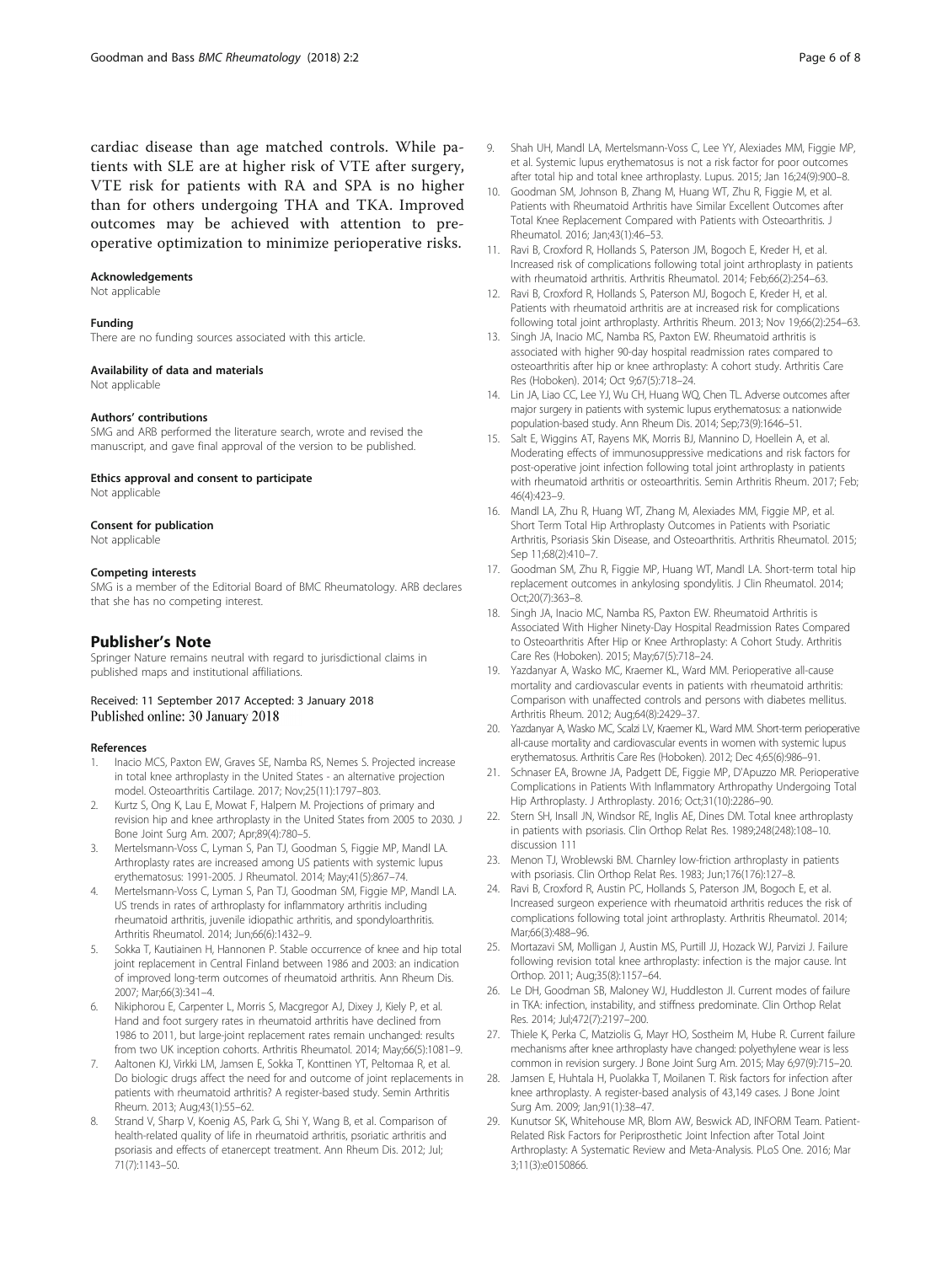- <span id="page-6-0"></span>30. Singh JA, Cameron C, Noorbaloochi S, Cullis T, Tucker M, Christensen R, et al. Risk of serious infection in biological treatment of patients with rheumatoid arthritis: a systematic review and meta-analysis. Lancet. 2015; May 11;386(9990):258–65.
- 31. Shah UH, Mandl LA, Mertelsmann-Voss C, Lee YY, Alexiades MM, Figgie MP, et al. Systemic lupus erythematosus is not a risk factor for poor outcomes after total hip and total knee arthroplasty. Lupus. 2015; Aug;24(9):900–8.
- 32. ZJ LV, Mandl LA, Johnson BK, Figgie MP, Boettner F, Lee YY, et al. Rheumatoid Arthritis Does Not Increase Risk of Short-term Adverse Events after Total Knee Arthroplasty: A Retrospective Case-control Study. J Rheumatol. 2015; May 1;42(7):1123–30.
- 33. Johnson BK, Goodman SM, Alexiades MM, Figgie MP, Demmer RT, Mandl LA. Patterns and associated risk of perioperative use of anti-tumor necrosis factor in patients with rheumatoid arthritis undergoing total knee replacement. J Rheumatol. 2013; May;40(5):617–23.
- 34. George MD, Baker JF, Yenchih Hsu J, Wu Q, Xie F, Chen L, et al. Perioperative timing of infliximab and the risk of serious infection after elective hip and knee arthroplasty. Arthritis Care Res (Hoboken). 2017; Jan 27;69(12):1845–54.
- 35. Goodman SM, Menon I, Christos PJ, Smethurst R, Bykerk VP. Management of perioperative tumour necrosis factor alpha inhibitors in rheumatoid arthritis patients undergoing arthroplasty: a systematic review and meta-analysis. Rheumatology (Oxford). 2016; Mar;55(3):573–82.
- 36. Ruyssen-Witrand A, Gossec L, Salliot C, Luc M, Duclos M, Guignard S, et al. Complication rates of 127 surgical procedures performed in rheumatic patients receiving tumor necrosis factor alpha blockers. Clin Exp Rheumatol. 2007; May-Jun;25(3):430–6.
- 37. Weaver A, Troum O, Hooper M, Koenig AS, Chaudhari S, Feng J, et al. Rheumatoid arthritis disease activity and disability affect the risk of serious infection events in RADIUS 1. J Rheumatol. 2013; Aug;40(8):1275–81.
- 38. Somayaji R, Barnabe C, Martin L. Risk factors for infection following total joint arthroplasty in rheumatoid arthritis. Open Rheumatol J. 2013; Nov 29;7: 119–24.
- 39. Harpaz R, Ortega-Sanchez I, Seward J. Prevention of Herpes Zoster: Recommendation of the Advisory Committee on Immunization Practices. MMWR. Morbidity and Mortality Weekly Report. 2008;57(05):1–30.
- 40. Grennan DM, Gray J, Loudon J, Fear S. Methotrexate and early postoperative complications in patients with rheumatoid arthritis undergoing elective orthopaedic surgery. Ann Rheum Dis. 2001; Mar;60(3):214–7.
- 41. Goodman SM, Springer B, Guyatt G, Abdel MP, Dasa V, George M, et al. 2017 American College of Rheumatology/American Association of Hip and Knee Surgeons Guideline for the Perioperative Management of Antirheumatic Medication in Patients With Rheumatic Diseases Undergoing Elective Total Hip or Total Knee Arthroplasty. Arthritis Rheumatol. 2017; Jun 16;69(8):1111–24.
- 42. Goodman SM, Miller AS, Turgunbaev M, Guyatt G, Yates A, Springer B, et al. Clinical Practice Guidelines: Incorporating Input From a Patient Panel. Arthritis Care Res (Hoboken). 2017; Jun 16;69(8):1125–30.
- 43. Roman MJ, Moeller E, Davis A, Paget SA, Crow MK, Lockshin MD, et al. Preclinical carotid atherosclerosis in patients with rheumatoid arthritis. Ann Intern Med. 2006; Feb 21;144(4):249–56.
- 44. Roman MJ, Shanker BA, Davis A, Lockshin MD, Sammaritano L, Simantov R, et al. Prevalence and correlates of accelerated atherosclerosis in systemic lupus erythematosus. N Engl J Med. 2003; Dec 18;349(25):2399–406.
- 45. Lindhardsen J, Ahlehoff O, Gislason GH, Madsen OR, Olesen JB, Torp-Pedersen C, et al. The risk of myocardial infarction in rheumatoid arthritis and diabetes mellitus: a Danish nationwide cohort study. Ann Rheum Dis. 2011; Jun;70(6):929–34.
- 46. van Halm VP, Peters MJ, Voskuyl AE, Boers M, Lems WF, Visser M, et al. Rheumatoid arthritis versus diabetes as a risk factor for cardiovascular disease: a cross-sectional study, the CARRE Investigation. Ann Rheum Dis. 2009; Sep;68(9):1395–400.
- 47. Avina-Zubieta JA, Choi HK, Sadatsafavi M, Etminan M, Esdaile JM, Lacaille D. Risk of cardiovascular mortality in patients with rheumatoid arthritis: a metaanalysis of observational studies. Arthritis Rheum. 2008; Dec 15;59(12):1690–7.
- 48. Maradit-Kremers H, Crowson CS, Nicola PJ, Ballman KV, Roger VL, Jacobsen SJ, et al. Increased unrecognized coronary heart disease and sudden deaths in rheumatoid arthritis: a population-based cohort study. Arthritis Rheum. 2005; Feb;52(2):402–11.
- 49. Maradit-Kremers H, Nicola PJ, Crowson CS, Ballman KV, Gabriel SE. Cardiovascular death in rheumatoid arthritis: a population-based study. Arthritis Rheum. 2005; Mar;52(3):722–32.
- 50. Solomon DH, Kremer J, Curtis JR, Hochberg MC, Reed G, Tsao P, et al. Explaining the cardiovascular risk associated with rheumatoid arthritis: traditional risk factors versus markers of rheumatoid arthritis severity. Ann Rheum Dis. 2010; Nov;69(11):1920–5.
- 51. Alemao E, Cawston H, Bourhis F, Al M, Rutten-van Molken M, Liao KP, et al. Comparison of cardiovascular risk algorithms in patients with vs without rheumatoid arthritis and the role of C-reactive protein in predicting cardiovascular outcomes in rheumatoid arthritis. Rheumatology (Oxford). 2017; May 1;56(5):777–86.
- 52. Bernatsky S, Boivin JF, Joseph L, Manzi S, Ginzler E, Gladman DD, et al. Mortality in systemic lupus erythematosus. Arthritis Rheum. 2006; Aug;54(8): 2550–7.
- 53. Bartels CM, Buhr KA, Goldberg JW, Bell CL, Visekruna M, Nekkanti S, et al. Mortality and cardiovascular burden of systemic lupus erythematosus in a US population-based cohort. J Rheumatol. 2014; Apr;41(4):680–7.
- 54. Manzi S, Meilahn EN, Rairie JE, Conte CG, Medsger TA Jr, Jansen-McWilliams L, et al. Age-specific incidence rates of myocardial infarction and angina in women with systemic lupus erythematosus: comparison with the Framingham Study. Am J Epidemiol. 1997; Mar 1;145(5):408–15.
- 55. Schoenfeld SR, Kasturi S, Costenbader KH. The epidemiology of atherosclerotic cardiovascular disease among patients with SLE: a systematic review. Semin Arthritis Rheum. 2013; Aug;43(1):77–95.
- 56. Fernandez-Nebro A, Rua-Figueroa I, Lopez-Longo FJ, Galindo-Izquierdo M, Calvo-Alen J, Olive-Marques A, et al. Cardiovascular Events in Systemic Lupus Erythematosus: A Nationwide Study in Spain From the RELESSER Registry. Medicine (Baltimore). 2015; Jul;94(29):e1183.
- 57. Esdaile JM, Abrahamowicz M, Grodzicky T, Li Y, Panaritis C, du Berger R, et al. Traditional Framingham risk factors fail to fully account for accelerated atherosclerosis in systemic lupus erythematosus. Arthritis Rheum. 2001; Oct; 44(10):2331–7.
- 58. Karp I, Abrahamowicz M, Fortin PR, Pilote L, Neville C, Pineau CA, et al. Recent corticosteroid use and recent disease activity: independent determinants of coronary heart disease risk factors in systemic lupus erythematosus? Arthritis Rheum. 2008; Feb 15;59(2):169–75.
- 59. Wibetoe G, Ikdahl E, Rollefstad S, Olsen IC, Bergsmark K, Kvien TK, et al. Cardiovascular disease risk profiles in inflammatory joint disease entities. Arthritis Res Ther. 2017; Jul 3;19(1):153. 017-1358-1
- 60. Han C, Robinson DW Jr, Hackett MV, Paramore LC, Fraeman KH, Bala MV. Cardiovascular disease and risk factors in patients with rheumatoid arthritis, psoriatic arthritis, and ankylosing spondylitis. J Rheumatol. 2006; Nov;(11):33, 2167–2172.
- 61. Haque N, Lories RJ, de Vlam K. Comorbidities Associated with Psoriatic Arthritis Compared with Non-psoriatic Spondyloarthritis: A Cross-sectional Study. J Rheumatol. 2016; Feb;43(2):376–82.
- 62. Ogdie A, Yu Y, Haynes K, Love TJ, Maliha S, Jiang Y, et al. Risk of major cardiovascular events in patients with psoriatic arthritis, psoriasis and rheumatoid arthritis: a population-based cohort study. Ann Rheum Dis. 2015; Feb;74(2):326–32.
- 63. Urban MK, Jules-Elysee K, Loughlin C, Kelsey W, Flynn E. The one year incidence of postoperative myocardial infarction in an orthopedic population. HSS J. 2008; Feb;4(1):76–80.
- 64. Innala L, Moller B, Ljung L, Magnusson S, Smedby T, Sodergren A, et al. Cardiovascular events in early RA are a result of inflammatory burden and traditional risk factors: a five year prospective study. Arthritis Res Ther. 2011; Aug 15;13(4):R131.
- 65. Peters MJ, van der Horst-Bruinsma IE, Dijkmans BA, Nurmohamed MT. Cardiovascular risk profile of patients with spondylarthropathies, particularly ankylosing spondylitis and psoriatic arthritis. Semin Arthritis Rheum. 2004; Dec;34(3):585–92.
- 66. Domsic RT, Lingala B, Krishnan E. Systemic lupus erythematosus, rheumatoid arthritis, and postarthroplasty mortality: a cross-sectional analysis from the nationwide inpatient sample. J Rheumatol. 2010; Jul;37(7):1467–72.
- 67. Babazade R, Yilmaz HO, Leung SM, Zimmerman NM, Turan A. Systemic Lupus Erythematosus Is Associated With Increased Adverse Postoperative Renal Outcomes and Mortality: A Historical Cohort Study Using Administrative Health Data. Anesth Analg. 2017; Apr;124(4):1118–26.
- 68. Fleisher LA, Fleischmann KE, Auerbach AD, Barnason SA, Beckman JA, Bozkurt B, et al. 2014 ACC/AHA guideline on perioperative cardiovascular evaluation and management of patients undergoing noncardiac surgery: executive summary: a report of the American College of Cardiology/ American Heart Association Task Force on practice guidelines. Developed in